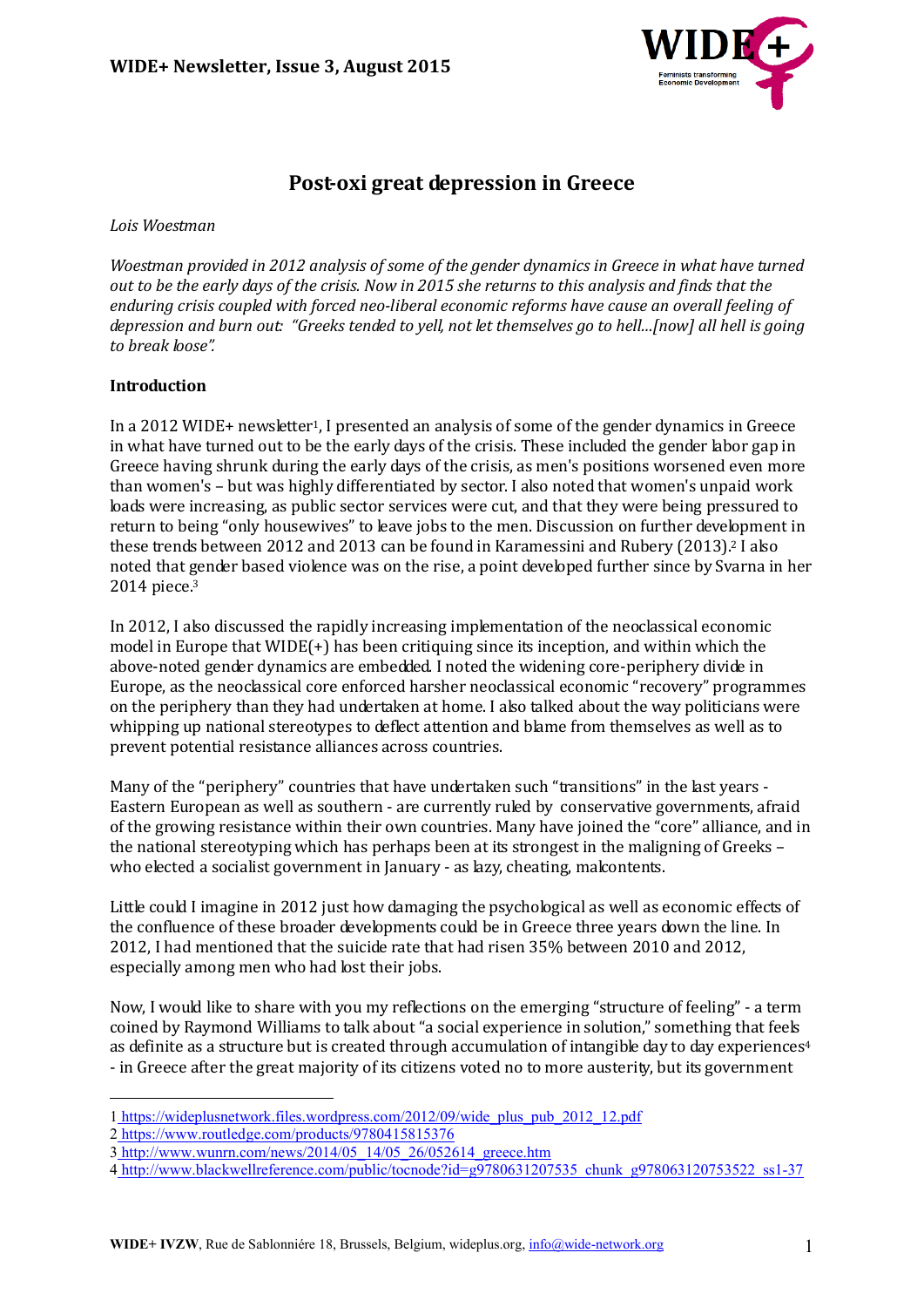## **WIDE+ Newsletter, Issue 3, August 2015**



was forced by the conservative block to sign up for more as a condition for Greece to receive further financial assistance and remain in the eurozone. My talks with people in Athens and on the island of Kythera – most of whom are either professionals, skilled or semi-skilled workers have not demonstrated gender-differentiated analyses or dynamics in this process. Rather, what I have observed is a generalized sense of – though I am no psychologist – what I believe could be called burn out-induced depression.

#### **Exhaustion**

It is August 15th. The third MOU in as many years was approved yesterday by the Greek parliament and the Eurogroup – the unelected European finance ministers group to which most European political leaders have advocated their power. In antithesis to the past six months, hardy anyone I have met in the last weeks Athens or on Kythera island is talking about it.

People are simply exhausted. The constant hyper-tension since "re-negotiations" of the last memorandum of understanding (MOU) began in February under the Syriza government, following on five years of ever worsening economic depression, have taken their toll. My friends appear to have been put through old washing machine wringers. Their vivacity zapped, most people walk around like zombies, with intermittent outbursts of irritation.

#### **Withdrawal**

People are also emotionally withdrawn. Unlike past reunions, which would go on for hours – all night - my friends manage about two hours, before they say something like: "Lois, I am really happy to see you. But, sorry. I need to lie down. I just don't have any more energy to talk." Some had to cancel jointly made vacation plans, explaining that the most they could manage emotionally was to get to their nuclear families, where they could collapse. No energy for vacation? Greeks? My friends?

Most people I have spoke with have little if any money for vacation, anyway. Mid-August is traditionally the busiest time of year for tourism in Greece. Athens empties out. Greeks I have spoken to who have the wherewithal for a holiday have had to pare it down to just a few days – a week at most. They can afford to eat once a day, managing coffees etc. in their rooms.

Tourist business owners on Kythera explained that, in addition to very limited Greek tourism, foreign tourism has dropped radically. It was a fairly normal season in May and June. But as soon as the capital controls hit, foreign tourists practically ceased coming. July was dead, the first two August weeks nothing like the packed crowds of former years. One of the few remaining sources of income for Greeks has thus been drastically reduced this year.

In Athens, where most of its residents have remained, people travel to beaches reachable by public transport: "In this way, we can take a break by the sea, and pretend we have gone on vacation."

#### **Humiliation and hopelessness**

After the rough treatment of PM Tsipras in the post-oxi "negotiations" with creditors, people I have spoken with feel humiliated. They are convinced that it will only get worse, as there are no mechanisms in place for economic recovery anywhere down the line in their lifetimes. Most serious reviewers of the newest MOU agree. Is it any wonder, then, that people are disaffected, experiencing the finalization of the third memorandum as anti-climactic? An older gentleman told me: "Now that Tsipras had to cave in to more austerity and micro-management of our economy who are they to tell us about the size of our bread, and force people to work on Sundays when even they do not? - to keep us in the Euro, what is the point of following debates any more? All hope and any chance of retaining a bit of personal and national pride is lost."